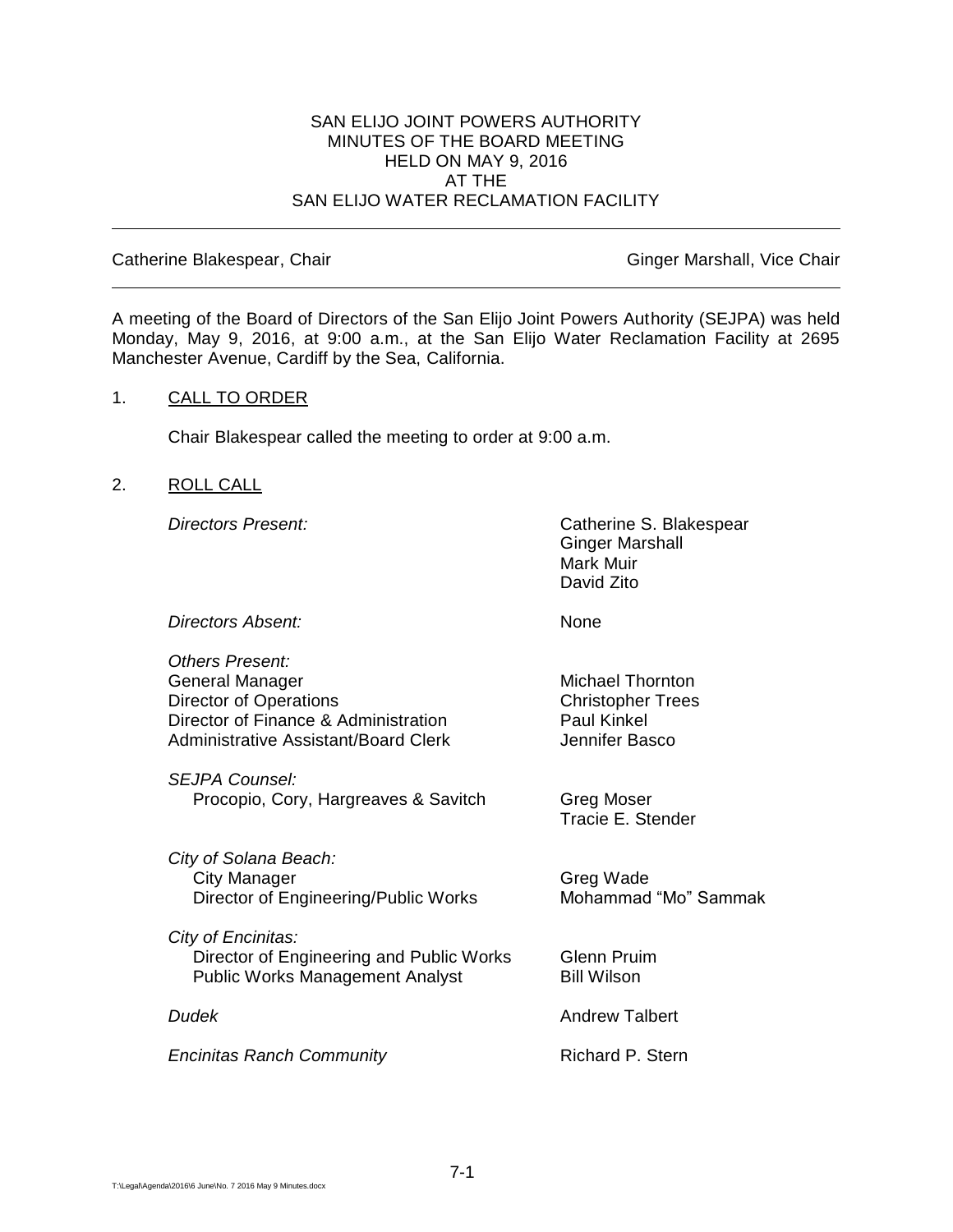# 3. PLEDGE OF ALLEGIANCE

Chair Blakespear led the Pledge of Allegiance.

## 4. ORAL COMMUNICATIONS

Richard P. Stern of Encinitas Ranch Community, addressed the Board of Directors regarding the Encinitas Ranch Recycled Water Expansion Project.

# 5. PRESENTATION OF AWARDS

None

# 6. CONSENT CALENDAR

Moved by Board Member Muir and seconded by Board Member Zito to approve the Consent Calendar.

Motion carried with unanimous vote of approval.

| Agenda Item No. 7  | Approval of Minutes for the April 11, 2016 meeting                                       |
|--------------------|------------------------------------------------------------------------------------------|
| Agenda Item No. 8  | Approval for Payment of Warrants and<br>Monthly<br><b>Investment Report</b>              |
| Agenda Item No. 9  | San Elijo Water Reclamation Facility Treated Effluent<br>Flows - Monthly Report          |
| Agenda Item No. 10 | San Elijo Joint Powers Authority Recycled Water Program<br>- Monthly Report              |
| Agenda Item No. 11 | San Elijo Joint Powers Authority Fiscal Year 2016-17<br><b>Recommended Budget Update</b> |

### 12. ITEMS REMOVED FROM CONSENT CALENDAR

None

# 13. ADOPT THE PROPOSED MITIGATED NEGATIVE DECLARATION FOR RECYCLED WATER SYSTEM IMPROVEMENTS

General Manager Thornton informed the Board of Directors that the SEJPA retained Dudek to prepare the California Environmental Quality Act (CEQA) reporting requirements for the proposed Recycled Water Pipeline and Facility Upgrades, which are focused on recycled water improvements. Dudek recommended that a Mitigated Negative Declaration (MND) is the appropriate environmental document for project compliance with CEQA. Mr. Thornton stated that the MND was distributed for a 30-day public review period. Two MND comment letters were received: one from the California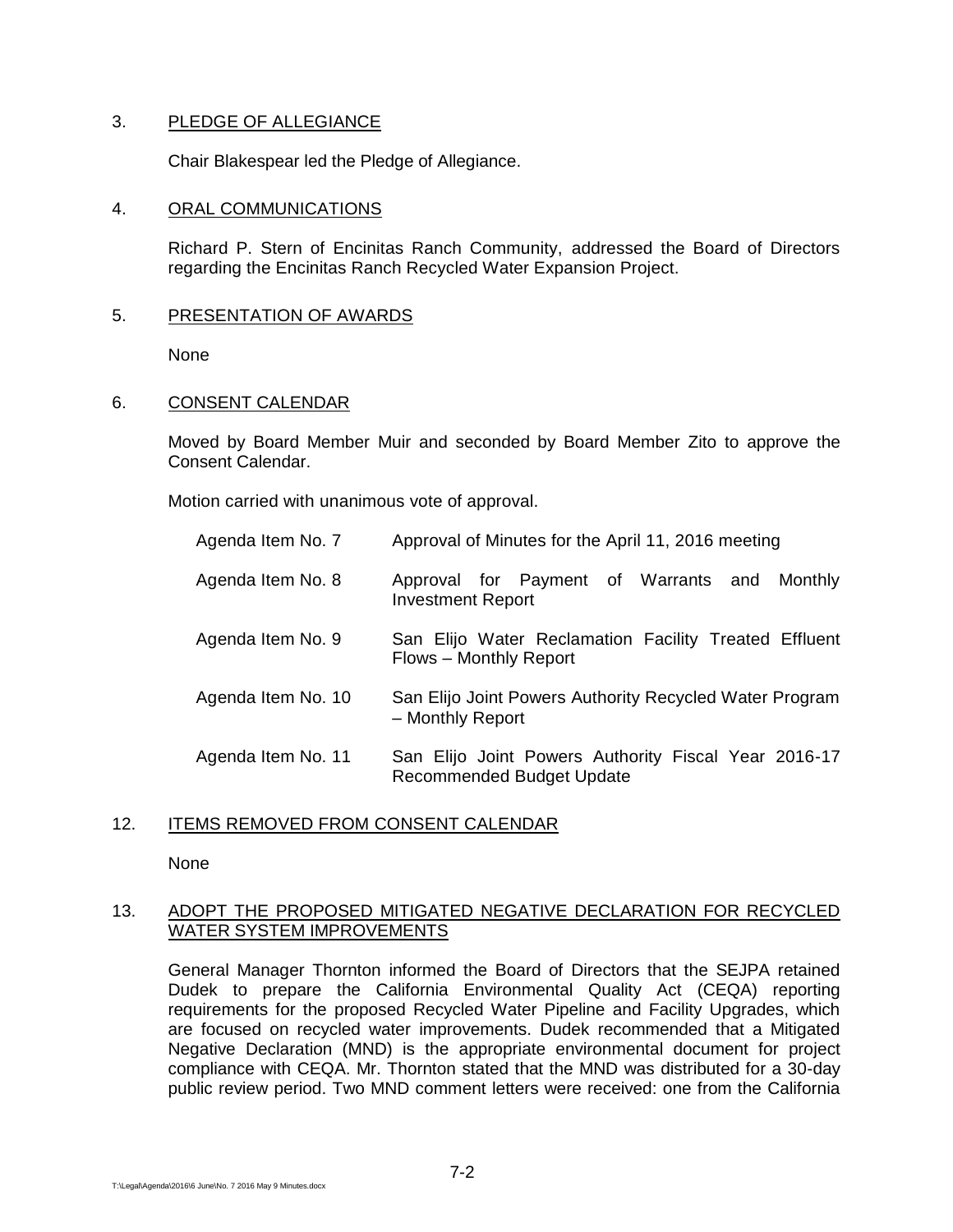Department of Transportation and one from the State Water Resources Control Board. Responses to the comment letters were included in the final MND, and no substantive comments were received that changed the determination of the impacts or mitigation measures. Adoption of the proposed MND will complete the review process required by CEQA.

Moved by Board Member Muir and seconded by Vice Chair Marshall to:

- 1. Adopt the Proposed Mitigated Negative Declaration for Recycled Water System Improvements; and
- 2. Discuss and take action as appropriate.

Motion carried with unanimous vote of approval.

# 14. ENCINITAS RANCH RECYCLED WATER EXPANSION PROJECT

General Manager Thornton stated that due to the drought in California, the State Water Board has mandated reductions in potable water use. In response, the SEJPA has been collaborating with cities and water districts to develop recycled water and reuse projects in North County San Diego. Since 2015, the SEJPA and the San Dieguito Water District have been in discussions with the Encinitas Ranch Community Association (ERCA) and neighboring sites to convert existing landscape and agricultural irrigation to recycled water. These meetings resulted in the proposed Encinitas Ranch Recycled Water Expansion project. The project is designed to serve two private agricultural users, the City of Encinitas park trail system, and the ERCA. Mr. Thornton stated that the anticipated water offset for this project is approximately 45 acre feet per year. The anticipated cost of the project is \$1.16 million, which will be fulfilled by IRWM grant funding (\$525,000), cost-sharing (\$150,000), and anticipated low-interest State Revolving Fund (SRF) loan proceeds. Based on revenue and expense projections, the project creates revenues that are in excess of expenditures.

Moved by Board Member Muir and seconded by Board Member Zito to:

- 1. Approve project concept;
- 2. Direct Staff to obtain engineering proposals to complete the project design and obtain permits; and
- 3. Discuss and take action as appropriate.

Motion carried with unanimous vote of approval.

# 17. GENERAL MANAGER'S REPORT

General Manager Thornton stated that his performance review is scheduled for next month, and that he will send information to the Board members before the June Board meeting.